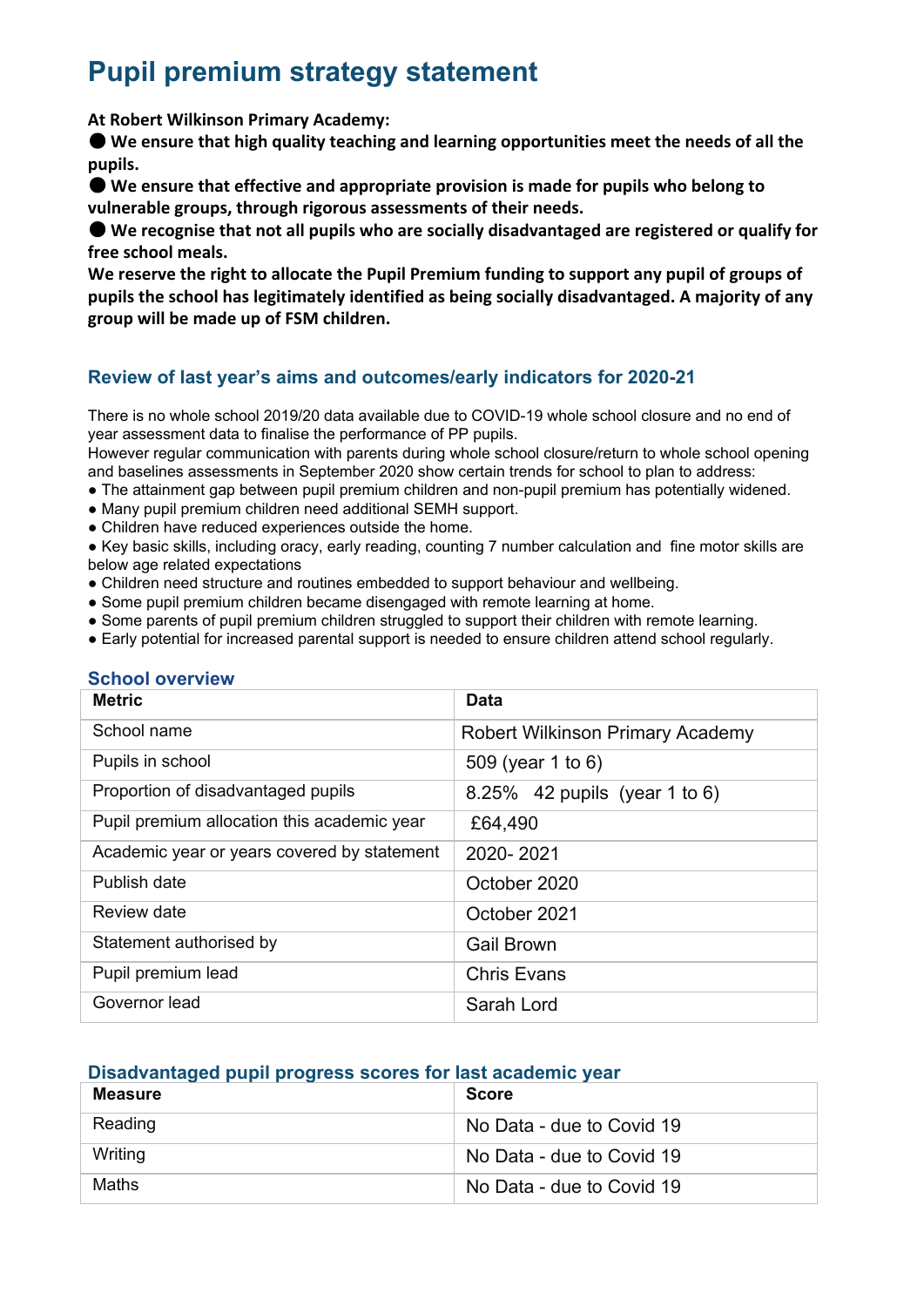#### **Disadvantaged pupil performance for last academic year in RW&M Combined**

| Measure                          | <b>Score</b>              |
|----------------------------------|---------------------------|
| Meeting expected standard at KS2 | No Data - due to Covid 19 |
| Achieving high standard at KS2   | No Data - due to Covid 19 |

#### **Teaching priorities for current academic year**

| Aim                     | <b>Target</b>                                                                                                     | <b>Target date</b> |
|-------------------------|-------------------------------------------------------------------------------------------------------------------|--------------------|
| Progress in Reading     | To narrow the gap in key phonic/word<br>recognition/fluency skills between PP<br>pupils and Non PP pupils         | July 20            |
|                         | To narrow the progress gap between<br>PP pupils and Non PP pupils                                                 |                    |
| Progress in Writing     | To narrow the gap in key<br>vocabulary/sentence creation skills<br>between PP pupils and Non PP pupils            | July 20            |
|                         | To narrow the progress gap between<br>PP pupils and Non PP pupils                                                 |                    |
| Progress in Mathematics | To narrow the gap in key<br>counting/number bond and times table<br>skills between PP pupils and Non PP<br>pupils | July 20            |
|                         | To narrow the progress gap between<br>PP pupils and Non PP pupils                                                 |                    |
| <b>Phonics</b>          | Focus in Years 1,2 & 3 on PP pupils<br>who are at risk of not meeting national<br>expectation for phonics         | July 20            |
| Other                   |                                                                                                                   |                    |

#### **Remember to focus support on disadvantaged pupils reaching the expected standard in phonics check at end of year 1.**

#### **Targeted academic support for current academic year**

| <b>Measure</b> | <b>Activity</b>                                                                                                                                                                           |
|----------------|-------------------------------------------------------------------------------------------------------------------------------------------------------------------------------------------|
| Priority 1     | Raise reading attainment and progress through key skill development<br>thus fostering a love of reading for pleasure                                                                      |
| Reading        | 1. Quality wave 1 use of Reading for Real principals to immerse<br>children in the meaning and background of a book/text before<br>developing skills (small group support where required) |
|                | 2. Wave 1 focus upon phonic development/word recognition and<br>fluency key skills to build confidence                                                                                    |
|                | 3. Targeted intervention/ pre teach/phonic/ fluency support for those<br>who are off track to reach expected                                                                              |
|                | 4. High quality reading material purchased to stimulate interest                                                                                                                          |
|                | 5. On-line reading intervention for KS2 pupils as necessary                                                                                                                               |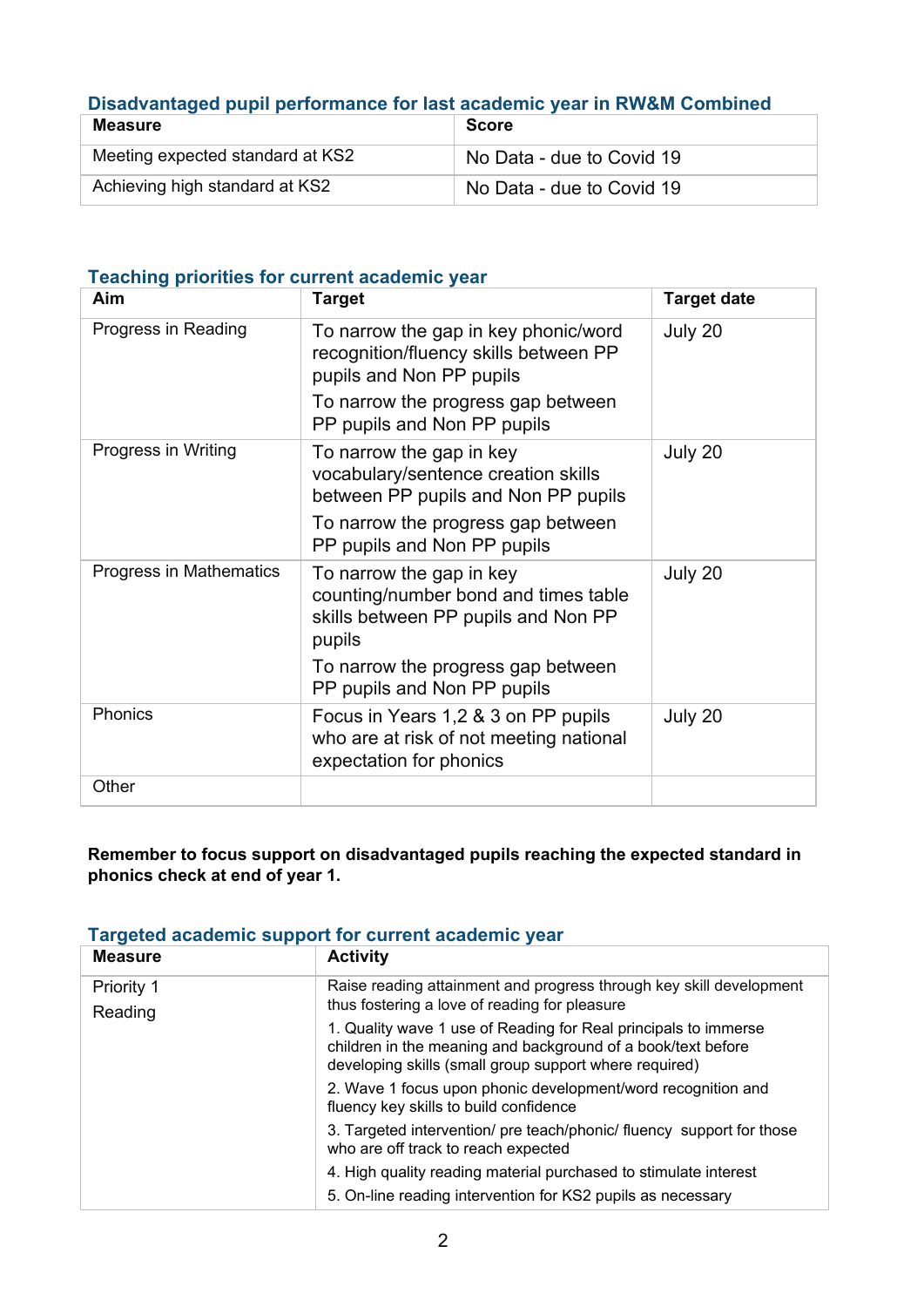| Priority 2<br>Writing      | Raise Writing attainment and progress through key skill development<br>and foster a love of writing                                                                |
|----------------------------|--------------------------------------------------------------------------------------------------------------------------------------------------------------------|
|                            | 1. Regular vocabulary development and sentence rehearsal to develop<br>key skills to be able to write creatively                                                   |
|                            | 2. Quality wave 1 teaching with improved cross curricular writing<br>opportunities linked to 1st hand experience whenever possible                                 |
|                            | 3. A focus upon developing GD opportunities where appropriate                                                                                                      |
|                            | 4. Targeted intervention/ pre teach/talk for writing/phonic support/<br>extension for those who are off track personal target in every year<br>group across school |
| Priority 3<br><b>Maths</b> | Raise Maths attainment and progress through key skill development<br>and foster a love of number and number learning                                               |
|                            | 1. Wave 1 focus upon counting/number bonds and times tables and<br>skills to build confidence                                                                      |
|                            | 2. Targeted intervention/ pre teach/number practice support/ extension<br>for those who are off track personal target in every year group across<br>school         |
| Barriers to learning these | Extended periods of time at home due to illness/Covid disruption                                                                                                   |
| priorities address         | An increased interest and stamina for reading alongside a love of<br>reading for pleasure                                                                          |
|                            | Regular reading opportunities at home.                                                                                                                             |
|                            | Remove the barrier of low phonics/ spelling/ fluency ability in stopping<br>pupils from achieving                                                                  |
| Projected spending         | 30k to support assistant teachers and additional programmes and<br>resources to support learning                                                                   |
|                            | 5K to ensure SLT and Middle Leaders monitor effectiveness of school<br>systems                                                                                     |
|                            | 2k to improve reading resources linked to themes, interests and phonic<br>appropriateness of the school                                                            |

## **Wider strategies for current academic year**

| <b>Measure</b>    | <b>Activity</b>                                                                                                                                                                                    |  |
|-------------------|----------------------------------------------------------------------------------------------------------------------------------------------------------------------------------------------------|--|
| <b>Priority 1</b> | Social & Emotional Wellbeing                                                                                                                                                                       |  |
|                   | To increase the range of services and experiences available to<br>support resilience and mental health.                                                                                            |  |
|                   | Daily PSHE session as whole class linked to specific wellbeing<br>needs of children (eg. resilience, stamina, anger management,<br>respect for self and others).                                   |  |
|                   | Focused support from School WEB team to give teachers support<br>and guidance and support individual pupils where necessary                                                                        |  |
| Priority 2        | Ensure school behaviour systems, check in systems and restorative<br>practices are promoted consistently and rigorously implemented in<br>a positive way across school to support pupils wellbeing |  |
| Priority 3        | Dedicated time for Attendance lead and WEB team support to work<br>with families of PPG pupils to monitor and improve attendance<br>concerns and where necessary improve punctuality.              |  |
| Priority 4        | A clear plan is in place and implemented for remote learning for<br>those children needing to self isolate to ensure there is little lost<br>learning time.                                        |  |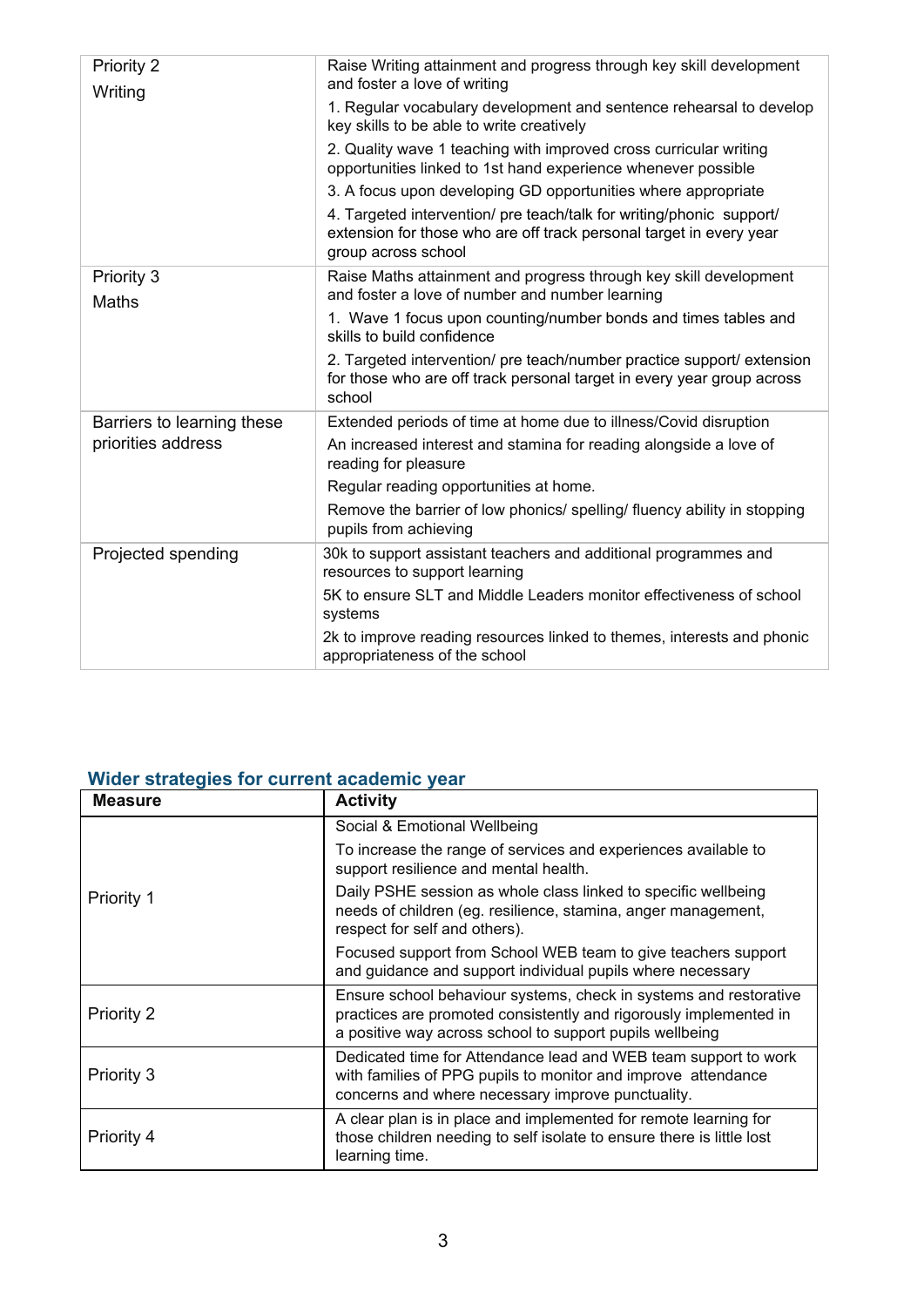|                            | Monitoring of remote learning and frequent contact with children<br>and families ensure children have the best chance to make good<br>progress.                                                                                                 |  |
|----------------------------|-------------------------------------------------------------------------------------------------------------------------------------------------------------------------------------------------------------------------------------------------|--|
|                            | Monitor whether IT equipment is a barrier to home learning and<br>seek to support wherever possible using school or external support<br>systems                                                                                                 |  |
| Priority 5                 | To promote equality and opportunity of life experience for pupils<br>across the whole school through ignition days/ celebrations/<br>educational visits (when possible), Use of IT support and hands on<br>opportunities and shared experiences |  |
| Barriers to learning these | Enable pupils to feel happy, safe and secure in an environment<br>where they feel they have the resilience to try their best and learn<br>from mistakes thus applying it to all areas of their life.                                            |  |
| priorities address         | Enable those with reduced life experience to develop vocabulary<br>and to be able to contribute to whole class learning.                                                                                                                        |  |
|                            | Build confidence in themselves and their relationships with others                                                                                                                                                                              |  |
| Projected spending         | 28k to support WEB development, training and resources                                                                                                                                                                                          |  |

### **Monitoring and Implementation**

| <b>Area</b>      | <b>Challenge</b>                                                                                                                                                               | <b>Mitigating action</b>                                                                                                                                                                              |
|------------------|--------------------------------------------------------------------------------------------------------------------------------------------------------------------------------|-------------------------------------------------------------------------------------------------------------------------------------------------------------------------------------------------------|
| Teaching         | All staff know, monitor and track their<br>PPG progress.<br>Pupil progress meetings held each<br>cycle to identify, evaluate and plan for<br>further intervention as required. | Use of INSET days to give quality time<br>for evaluating the needs of PPG pupils<br>and then monitor progress through the<br>year.<br>Staff track PP pupils carefully if home<br>learning is required |
|                  | Time for subject leaders to monitor<br>wave 1 teaching and progress of all<br>pp children                                                                                      | Head of School time to be spent<br>creating accountable systems and for<br>tracking progress.                                                                                                         |
|                  |                                                                                                                                                                                | Planned Subject Leader time to focus<br>upon monitoring teaching and give<br>supportive feedback where necessary.                                                                                     |
|                  |                                                                                                                                                                                | Monitoring systems created and<br>implemented to ensure all PP pupils in<br>EVERY year group will have the<br>opportunity to:                                                                         |
|                  |                                                                                                                                                                                | Develop, practice and rehearse key<br>basic skills in reading, writing and<br>mathematics in order to build<br>confidence                                                                             |
|                  |                                                                                                                                                                                | Receive deeper questioning to<br>enhance reasoning skills and<br>understanding of concepts                                                                                                            |
|                  |                                                                                                                                                                                | Receive effective feedback to move<br>learning forward                                                                                                                                                |
|                  | Intervention programmes planned<br>and recorded on provision map                                                                                                               | Ensure quality time is planned for staff<br>to analyse data /books and pupil voice<br>in order to plan, record and evaluate<br>appropriate intervention for pupils who                                |
| Targeted support | Staff CPD to ensure effective 1st<br>wave teaching and intervention                                                                                                            | are off track.<br>Ensure Staff Meeting calendar includes                                                                                                                                              |
|                  | programmes                                                                                                                                                                     | quality CPD focused upon.                                                                                                                                                                             |
|                  | Time for subject leaders/team leaders<br>to monitor quality of intervention                                                                                                    | Planned time for intervention<br>evaluation to be built into data analysis<br>sessions.                                                                                                               |